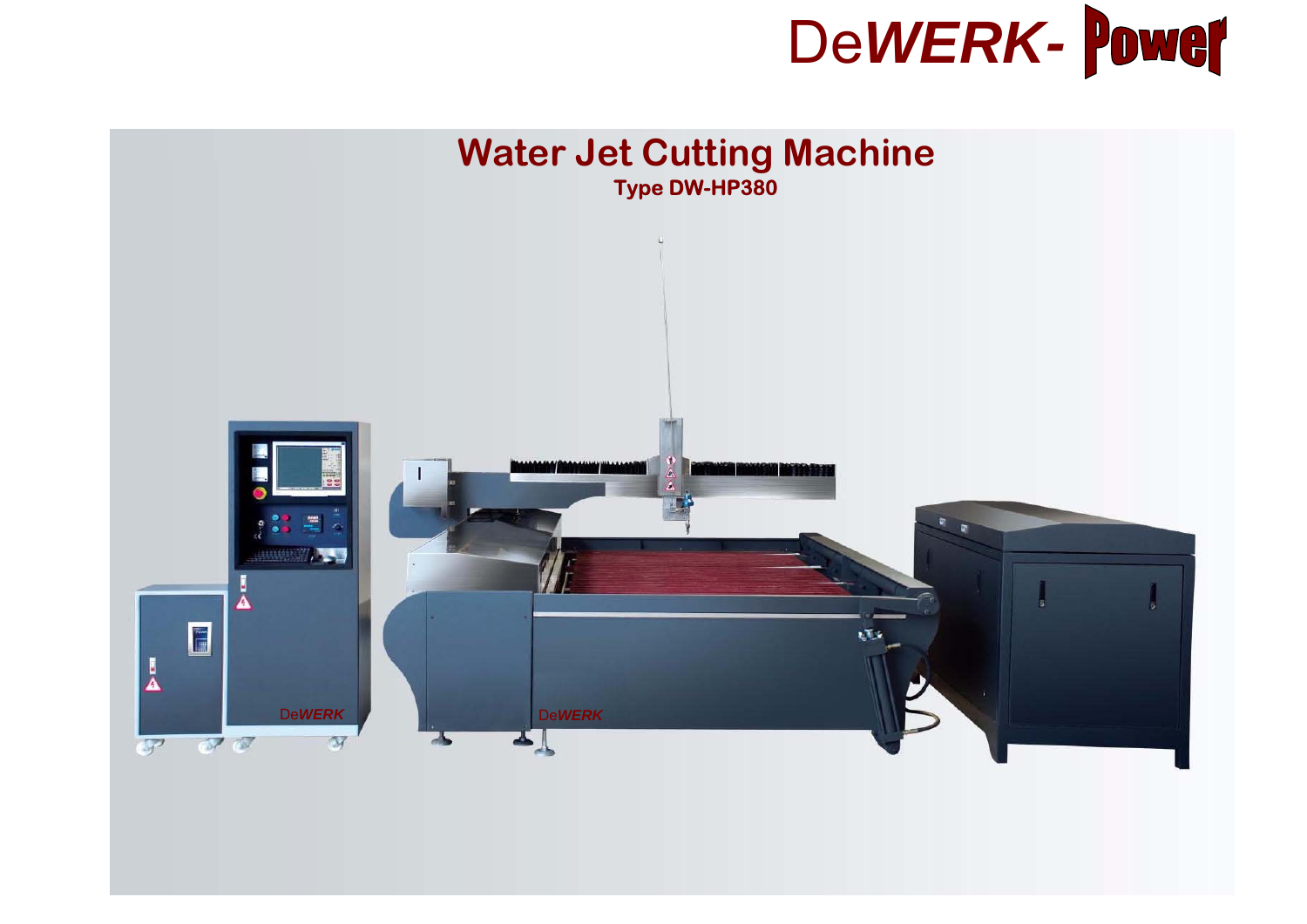## Extra High Pressure Generating System



| <b>Technical Specifications</b> |                              | Type DW-HP380    | Unit  |
|---------------------------------|------------------------------|------------------|-------|
|                                 |                              | <b>Parameter</b> |       |
| <b>Maximum Pressure</b>         |                              | 380              | Mpa   |
| <b>Working Pressure</b>         |                              | 350              | Mpa   |
| Maximum Water Flow              |                              | 3.7              | L/min |
| Water Nozzle Diameter           |                              | Ø0.33            | mm    |
| Nozzle Size of Sand-Mixing Pipe |                              | Ø <sub>1.0</sub> | mm    |
| Mainframe Motor                 | Type                         | Y225L-4          |       |
|                                 | <b>Rating Power</b>          | 37               | kW    |
|                                 | <b>Rating Rotating Speed</b> | 1480             | r/min |

## Digital Controlled Cutting Platform

#### **The digital controlled cutting platform is the executing front line of water jet cutting, which executes G codes of the digital control system through communication port, completing non-conventional cutting for any shape.**

- A. High precision rolling lead screw guiding rail, reducing friction coefficient, further ensuring high accuracy of the plaform in long term.
- B. Duplex labyrinth type dust proof, ensuring cleanliness of the internal core elements led screw guiding rail.
- C. Utilizing servo technology, the motor has good stop accuracy and auto lock performance, ensuring transmission accuracy.
- D. Cantilever structure, convenient to lay on and off, with high structural rigidity.

| <b>Performance</b>           | <b>Parameter</b>                  |           |           |           |           |           |           |           |        |
|------------------------------|-----------------------------------|-----------|-----------|-----------|-----------|-----------|-----------|-----------|--------|
| <b>Type</b>                  | 4020                              | 4015      | 3020      | 3015      | 2515      | 2015      | 1615      | 1210      |        |
| <b>Maximum Cutting Range</b> | 4000x2000                         | 4000x1500 | 3000x2000 | 3000x1500 | 2500x1500 | 2000x1500 | 1600x1500 | 1200x1000 | mm     |
| <b>Travel of Knife Rest</b>  | $0 - 200$                         |           |           |           |           |           |           |           | mm     |
| Knife Driving Speed          | $0 - 12000$                       |           |           |           |           |           |           |           | mm/min |
| <b>Cutting Accuracy</b>      | ± 0.20                            |           |           |           |           |           |           |           | mm     |
| <b>Positioning Accuracy</b>  | ± 0.01                            |           |           |           |           |           |           |           |        |
| <b>Drive Motors</b>          | 2 Servo Motors for X- and Y- Axis |           |           |           |           |           |           |           |        |
| Air Compressor Pressure      | $0.6 - 0.8$                       |           |           |           |           |           |           |           |        |
| Abrasive                     | Garnet (SiO4)3                    |           |           |           |           |           |           |           |        |
| <b>Abrasive Granularity</b>  | $60 - 100$                        |           |           |           |           |           |           |           |        |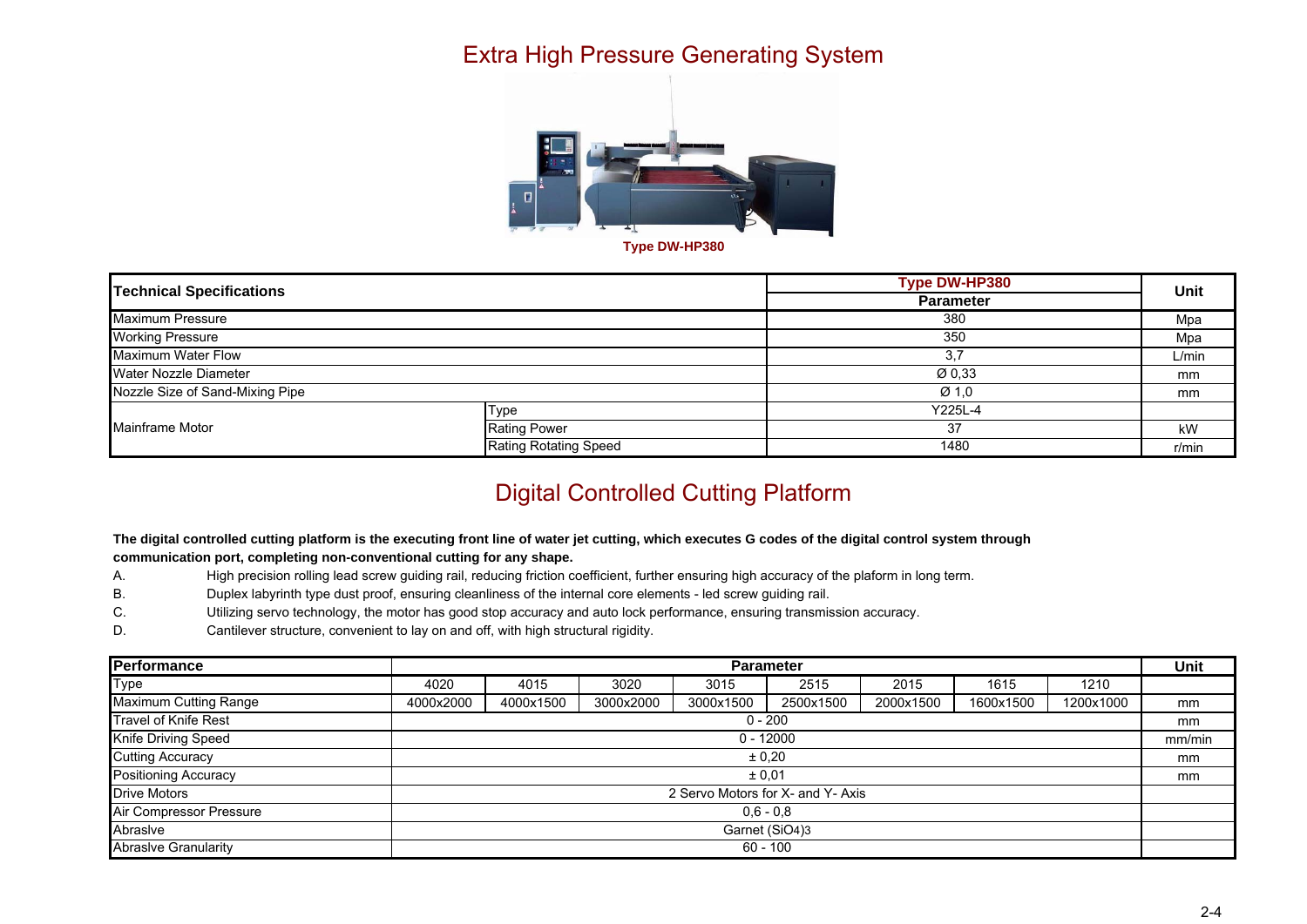# DW-HP380 Series

To extend application fields of water cutting and comply with the market trend of fragile and thin material high speed cutting, DeWERK Company brings Type DW-HP380 extra high pressure generating system that utilizing hydraulic transmission technology.

**Rated pressure:** 380MPa **Flow:** 3.7 L/min **Power:** 37 kW



#### **Hydraulic transmission sectio n**

#### **Power Section:**

Two systems of manual variable pump + frequency converter and automatic liquid control variable pump to be select by the user.

- A. Manual variable pump system: the main motor is directly connected to the manual variable plunger pump, utilizing frequency conversion energy saving technology, realizing frequency decreasing startup and frequency conversion pressure regulating, with effective energy saving  $\geq 30\%$ .
- B. Automatic variable pump system: utilizing state of the art hydraulic variable technolgy, trough hydraulic changing dip angle of the sloping cam plate it directly control pump delivery of the oil pump, consequently changing the system pressure, no redundant hydraulic oil to reflow through the overflow valve. So the energy loss is very little, with effective energy saving  $\geq 30\%$ .



#### **Operating Section:**

- A. Three stage filtration of the hydraulic oil, ensuring operating safety.
- B. The system is equipped with oil temperature detecting and alarming device and the system will alarm and automatically stop for temperature over set value.
- C. It adopts air cooling technology, free of outer cooling tower, gratly simplifying the system structure.
- D. The hydraulic system is equipped with safety overflow device, providing reliable safeguard for system smooth operation.
- E. The system can be set as two stage pressure, realizing low pressure perforating and high pressure cutting. Avoid of material edge crack during perforating.
- F. Stainlessness steel oil tank, effective improving fluid cycle cleanliness.

### **Extra High Pressure Section**

- A. The independently developed 55K extra high pressure supercharger, core element adopting high quality materials, with supercharging ratio of 1:20, of low noise and little impact. All adopt self tightening dynamic seal, greatly improving stability of the equipment.
- B. The extra high pressure loop is equipped with pressure relief device, which can relief the system pressure fast, instant off/on switch without resistance, realizing no load startup and idle water jet operating with no load.
- C. Large capacity pressure stabilizing device, effectively controls pressure fluctuation.
- D. Extra high pressure sensor, signal output to the digital display instrument in the control cabinet, while capable for automatic over pressure stop action.